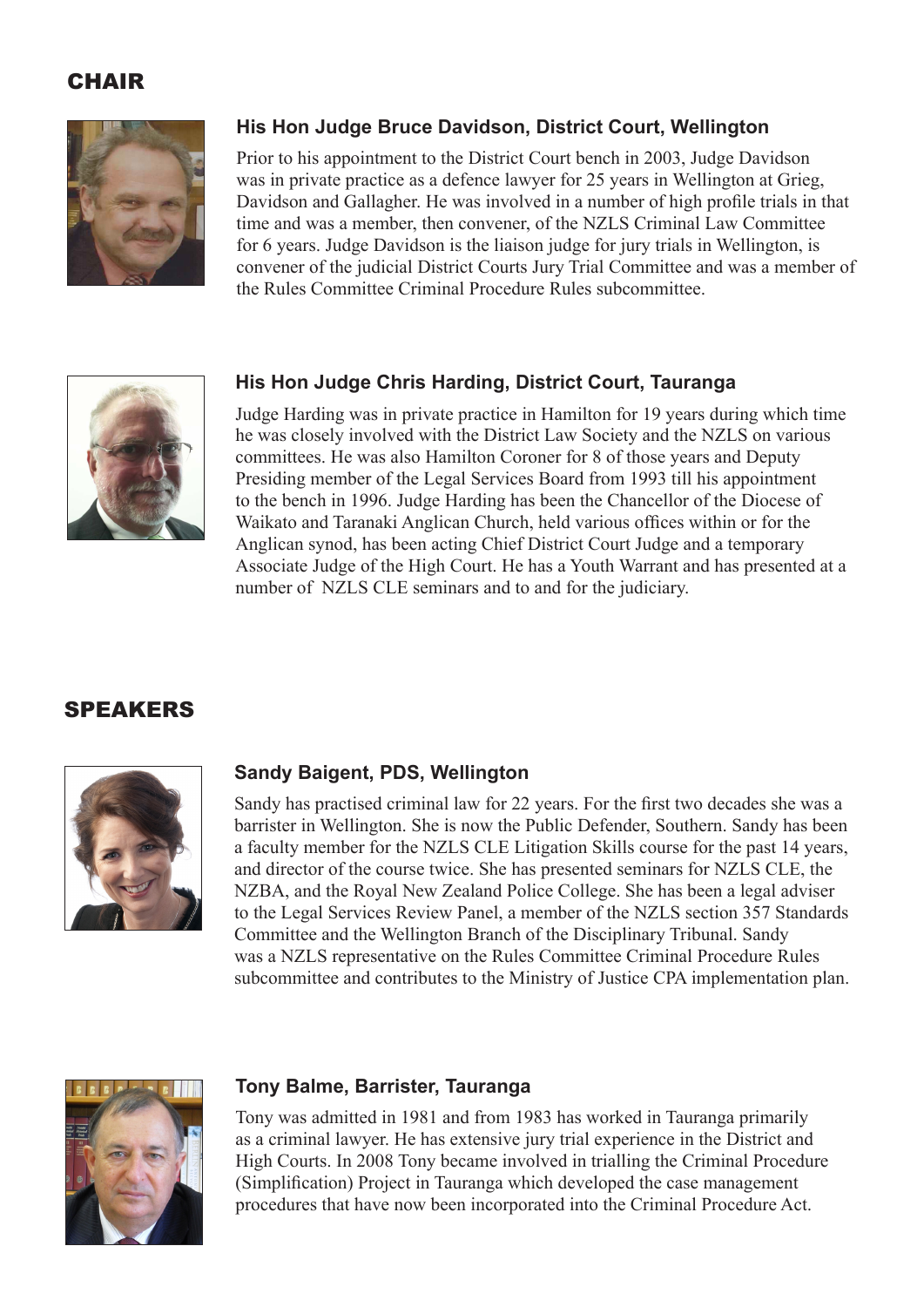# SPEAKERS



## **The Hon Justice Brewer ONZM, Auckland**

Justice Brewer graduated LLB (Honours, 1st class) from Victoria University in 1979. Between 1980 and 1987 he practised predominantly commercial and property law at Govett Quilliam, New Plymouth.

Justice Brewer was then appointed New Plymouth Crown Solicitor, an appointment he held from 1988-2010. From 1990-2010 he was the senior litigation partner in the firm which became Auld Brewer Mazengarb & McEwen. From 1997-2001 he was a part-time Commissioner of the Law Commission.

Justice Brewer joined the Territorial Force of the New Zealand Army in 1976; appointed a member of the Courts Martial Panel of Advocates in 2001; Judge-Advocate from 2004-2009 and a Judge of the Court Martial of NZ from 2009. He retired in 2009 as Director-General Reserve Forces with the rank of Brigadier. Justice Brewer was appointed an Officer of the New Zealand Order of Merit in 2003.



#### **Alison Hill, Ministry of Justice, Wellington**

Alison leads the Provider and Community Services Business Unit of the Legal Aid Unit within the Ministry of Justice. Her unit manages the relationship and contracts with legal aid lawyers, including approvals, audits and complaints. Alison is also responsible for the Victims Centre programme of work and for restorative justice and Community Law Centres. She has an extensive background in the justice sector.



#### **Jonathan Krebs, Barrister, Napier**

Jonathan is a barrister in Napier practising a mixture of criminal and civil litigation, having been admitted for 25 years. He is President of the Hawke's Bay Branch of the New Zealand Law Society and Convenor of the NZLS Criminal Law Committee. Jonathan was a member of the Rules Committee the Criminal Procedure Rules subcommittee. He has presented at a number of NZLS CLE seminars and in 2012 was Director of its Litigation Skills programme at Lincoln, having previously been on the faculty for a number of years.



#### **Mark Lillico, Crown Law Office, Wellington**

Mark is Crown Counsel in the criminal law team at Crown Law, Wellington. Prior to that, for over two years, he was contracted to the Ministry of Justice assisting with the Criminal Procedure (Reform and Modernisation) Bill. He undertook that role following 14 years in private practice as a defence lawyer. Mark is involved in drafting a procedure manual on the Criminal Procedure Act for Crown Solicitors and Departmental Prosecutors.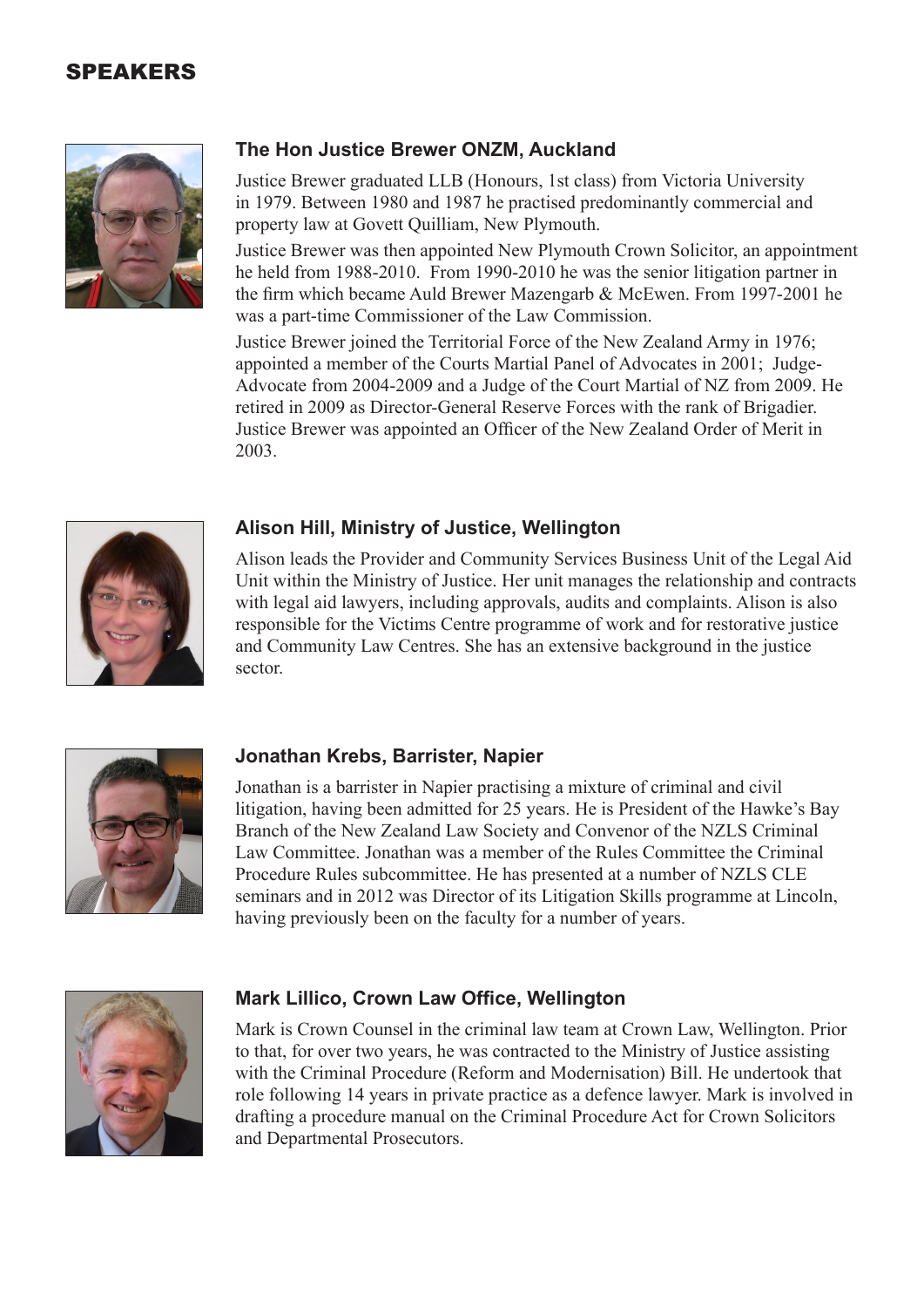# SPEAKERS



## **The Hon Justice Miller, Wellington**

Justice Forrest Miller graduated LLB (Hons) from Otago University in 1981 and LLM from the University of Toronto in 1997. Initially he worked for the Alexandra firm of Bodkins Solicitors and in 1984 moved to Wellington to join Chapman Tripp, becoming a partner in 1987. He had a wide general practice in commercial and public law litigation, specialising in securities, regulatory and competition law. Justice Miller was appointed to the High Court Bench in February 2004 and is based at the Wellington High Court.

## **Brent Stanaway, Raymond Donnelly & Co, Christchurch**

Brent has held the warrant as Crown Solicitor for Christchurch and Greymouth since 2003. He was admitted in 1977 and apart from one year as defence counsel has prosecuted ever since. Brent is a member of the SFO prosecution panel and has been a faculty member of the NZLS CLE Litigation Skills programme and of its PILON equivalent. He is a member of the NZ Lawyers and Conveyancers Disciplinary Tribunal. Brent was seconded to the Ministry of Justice to advise on the drafting phase of the Criminal Procedure (Reform and Modernisation) Bill and the Criminal Procedure Act.



## **The Hon Justice Ronald Young, Wellington**

Justice Ronald Young graduated LLB from Otago University in 1974. He joined Dunedin law firm Mirams & Wilson in 1974 and in 1975 moved to Hamilton to the firm of McCaw Lewis Chapman. Justice Young became a partner of the firm in 1977 specialising exclusively in litigation until 1988 when he returned to Dunedin following appointment as a district court judge. In 1993 Justice Young moved to Wellington to take up the position of Chief District Court Judge and was appointed President of the Electoral Commission in 2000. He became a High Court judge in June 2001 and is based at the Wellington High Court.



## **The Hon Justice Venning, Auckland**

Justice Geoffrey Venning completed a double major B Comm in 1978 at the University of Canterbury followed by an LLB (1st Class Hons) in 1981. From 1982 to 1986 he tutored part time in commercial law at the University. He became a litigation partner at the Christchurch law firm of Wynn Williams and Co in 1986. He was appointed a Master of the High Court in 1995 based in Christchurch. He subsequently moved to Auckland in November 2002 to take up a position as a High Court judge. He was a member of the Rules Committee from 1999-2008, and has been member of the Council of Legal Education since 2004, becoming its chair in 2010.

# ACKNOWLEDGMENT

The presenters of this intensive, in addition to acknowledging the support of the sponsors, wish to acknowledge the particular assistance of Megan Anderson, Senior Advisor, Criminal Procedure Act Implementation, Ministry of Justice; Andrea King, Crown Counsel (Policy) Crown Law and author of *Adams on Criminal Law – Procedure*; and Sarah Pettett and Amanda Frank, solicitors in the Wellington office of the Public Defence Service.

Materials included in this folder sourced from the PDS are reproduced with kind permission of Sandy Baigent, Public Defender, Southern.

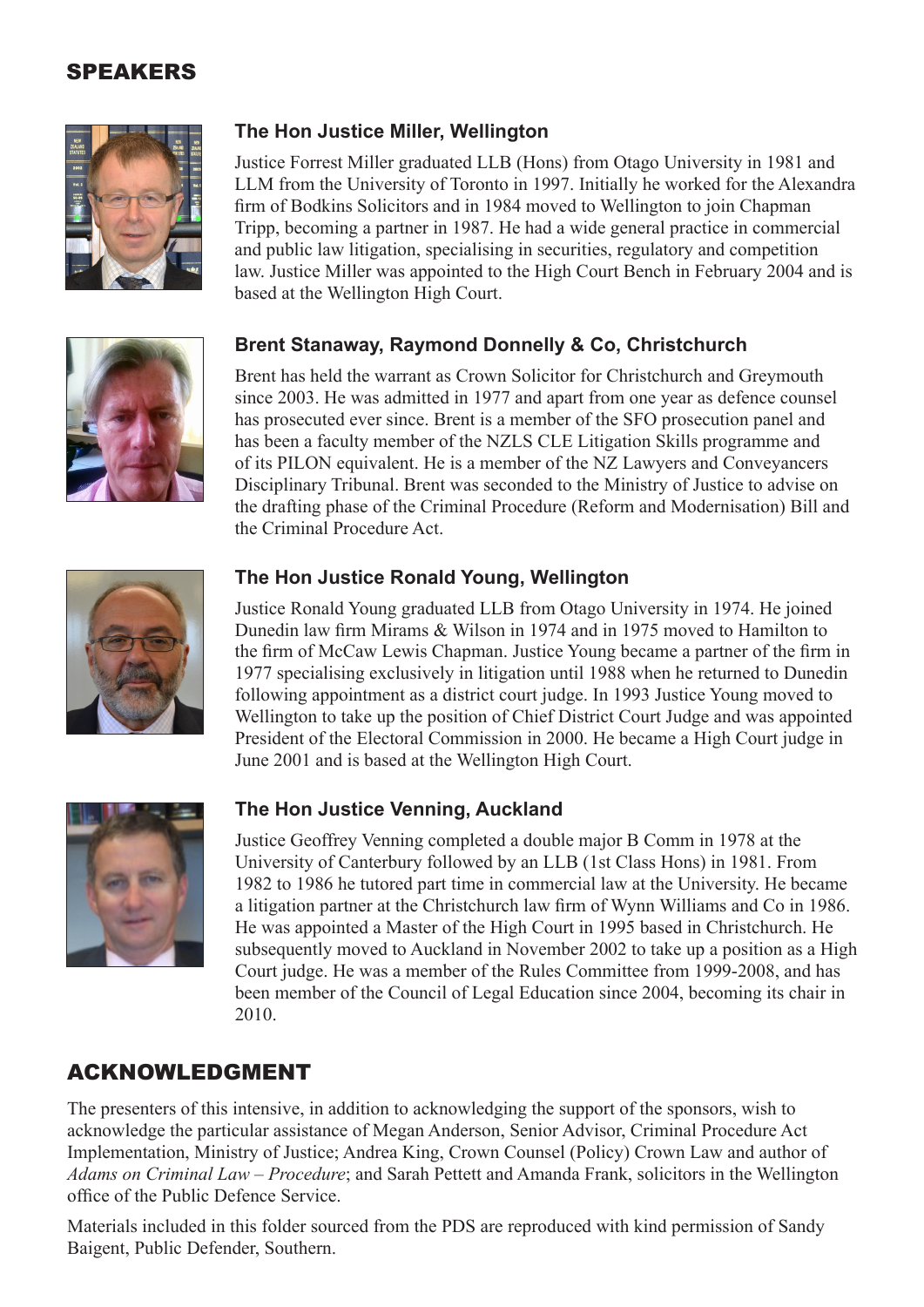# **CONTENTS**

|  | <b>APPENDICES</b> |  |
|--|-------------------|--|
|  |                   |  |
|  |                   |  |
|  |                   |  |
|  |                   |  |
|  |                   |  |
|  |                   |  |
|  |                   |  |
|  | <b>APPENDICES</b> |  |
|  |                   |  |
|  |                   |  |
|  |                   |  |
|  | <b>APPENDIX</b>   |  |
|  |                   |  |
|  |                   |  |
|  |                   |  |
|  | <b>APPENDIX</b>   |  |
|  |                   |  |
|  |                   |  |
|  |                   |  |
|  |                   |  |
|  | <b>APPENDIX</b>   |  |
|  |                   |  |
|  |                   |  |
|  |                   |  |
|  | <b>APPENDIX</b>   |  |
|  |                   |  |
|  |                   |  |
|  |                   |  |
|  |                   |  |
|  |                   |  |
|  | <b>APPENDIX</b>   |  |
|  |                   |  |
|  |                   |  |
|  |                   |  |
|  |                   |  |
|  | <b>APPENDICES</b> |  |
|  |                   |  |
|  |                   |  |
|  |                   |  |
|  | <b>APPENDICES</b> |  |
|  |                   |  |
|  |                   |  |
|  |                   |  |
|  |                   |  |
|  | <b>APPENDIX</b>   |  |